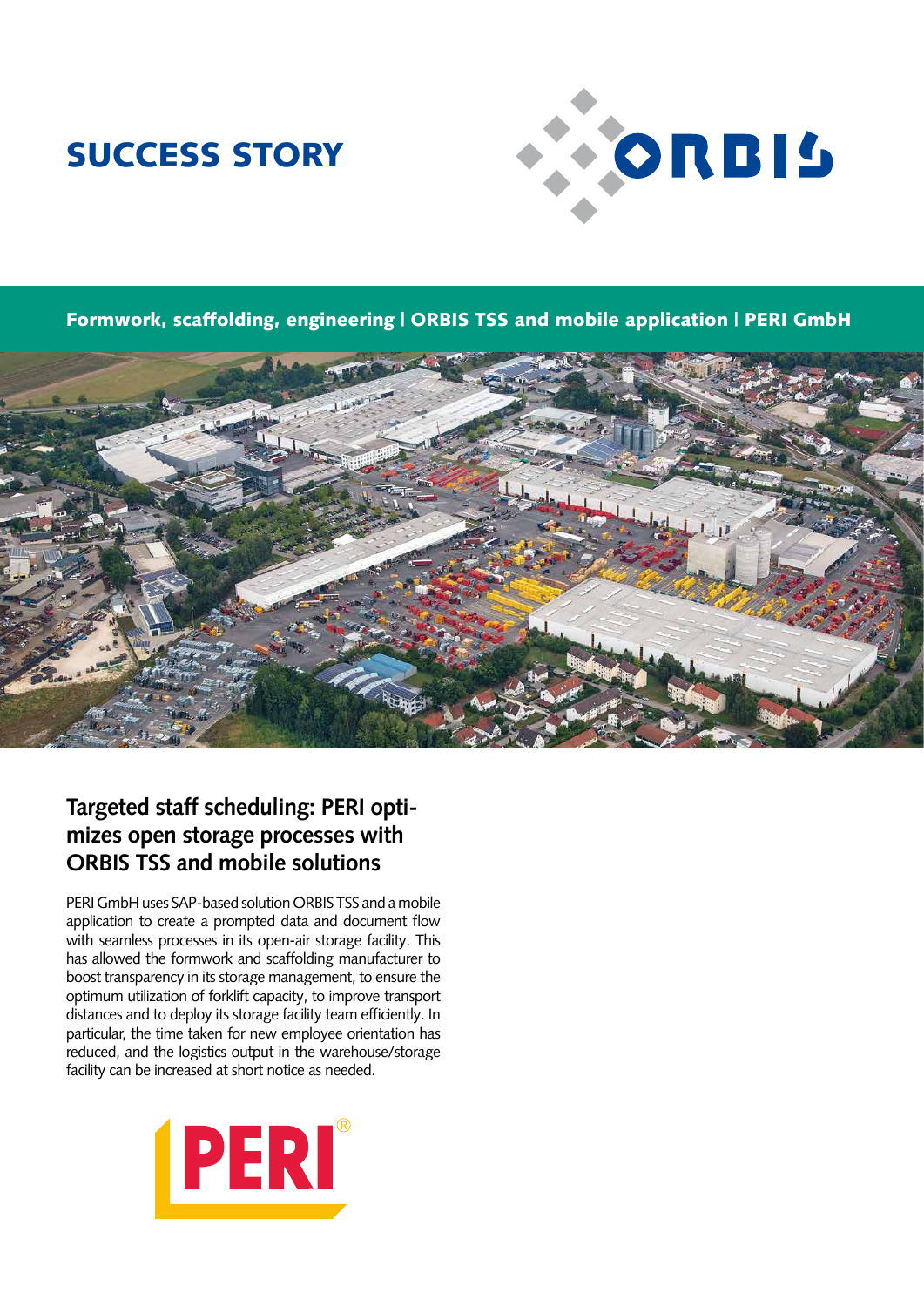### Targeted staff scheduling: PERI optimizes open storage processes with ORBIS TSS and mobile solutions

Whether the 412-meter-high Al Hamra Tower in Kuwait or the world's highest cable-stayed bridge, the Puente Baluarte in Mexico: when it comes to demanding construction projects – and more – the innovative, flexible, and high-quality scaffolding and formwork systems and engineering and service expertise of PERI GmbH are first choice for project supervisors. With around 7,000 employees and 50 subsidiaries, the family company from Weißenhorn bei Ulm generated sales of more than 1.14 billion euros in 2014 alone.

### **PERI GmbH**

Head office: Weißenhorn in Germany

Products: formwork and scaffolding manufacturer – engineering from a single source

Group companies: main plant in Weißenhorn, 64 subsidiaries and more than 120 logistics sites worldwide

Employees: more than 7,700 worldwide (2015)

Sales: 1.3 bn (2015)

www.peri.com

#### **100,000 square meters of open-air storage**

One factor which is critical to the success of construction projects is that the transportation of the scaffolding and formwork systems be tailored to the requirements of the customer and the circumstances in-situ. PERI meets the requirements for this using efficient processes in its production planning and management and intralogistics, mapping these with the integrated features in business software SAP ERP. The stock held in the giant openair storage facility at the head office in Weißenhorn which, with space of around 100,000 square meters, is roughly equal to the size of 15 football fields and houses 1,500 to 2,000 items, is managed in a SAP warehouse management system (SAP WM).

*"The open-air storage facility acts as a buffer in between production, where the scaffolding and formwork are manufactured, and the dispatch of the finished goods,"* says Jürgen Nübling, Head of Operational Logistics in Weißenhorn. On leaving the production plant, the goods produced are first transported to the designated location in the open-air storage facility with forklifts. Then they make their way to a repacking station or else straight to an outgoing goods buffer zone where they are readied for shipping. Depending on the volume of orders, the storage facility operates on a two or three-shift basis, with up to 30 front and side loaders with a payload of up to 4.5 tons on the move simultaneously during each shift.

#### **Optimum capacity utilization for staff and forklifts**

With the ORBIS transport management system (ORBIS TSS), which is seamlessly integrated in the SAP warehouse management system, and a mobile solution, PERI has brought a high degree of transparency to the openair storage facility. Prompted mobile data entry with a paperless flow of information ensures that all goods movements – whether incoming, transfers or outgoing – are automatically transmitted to SAP online where they are booked virtually in real-time as these materials are being routed.

The significant improvement in the orientation of new members of staff in particular is testament to how easy the transport management system is to use and how fast new users can get to grips with it. For instance, a rush of orders saw roughly 40 new members of staff deployed to warehousing within the space of a few weeks, increasing transshipment capacity considerably at short notice.

The comparison is stark: *"Before, a new employee had to memorize the various storage locations and countless different items first,"* remembers Jürgen Nübling. Since individual containers frequently have to be reshuffled due to space requirements and production volumes, each forklift driver also needed to know the exact storage location of the required items.



*PERI systems ensured that the exterior facades of the 412-meter-high Al Hamra Tower in Kuwait were protected during the manufacture of the floor slabs.*

#### **Automatic assignment of transport orders**

Now all the driver needs to do at the start of their shift is to log into ORBIS TSS on their forklift-mounted touchscreen terminal; from there they have access to the number of the current transport order at the tap of a finger. Since the storage location as well as the shipping quantity is displayed for every order, the employee can proceed directly to the location and pick up the clearly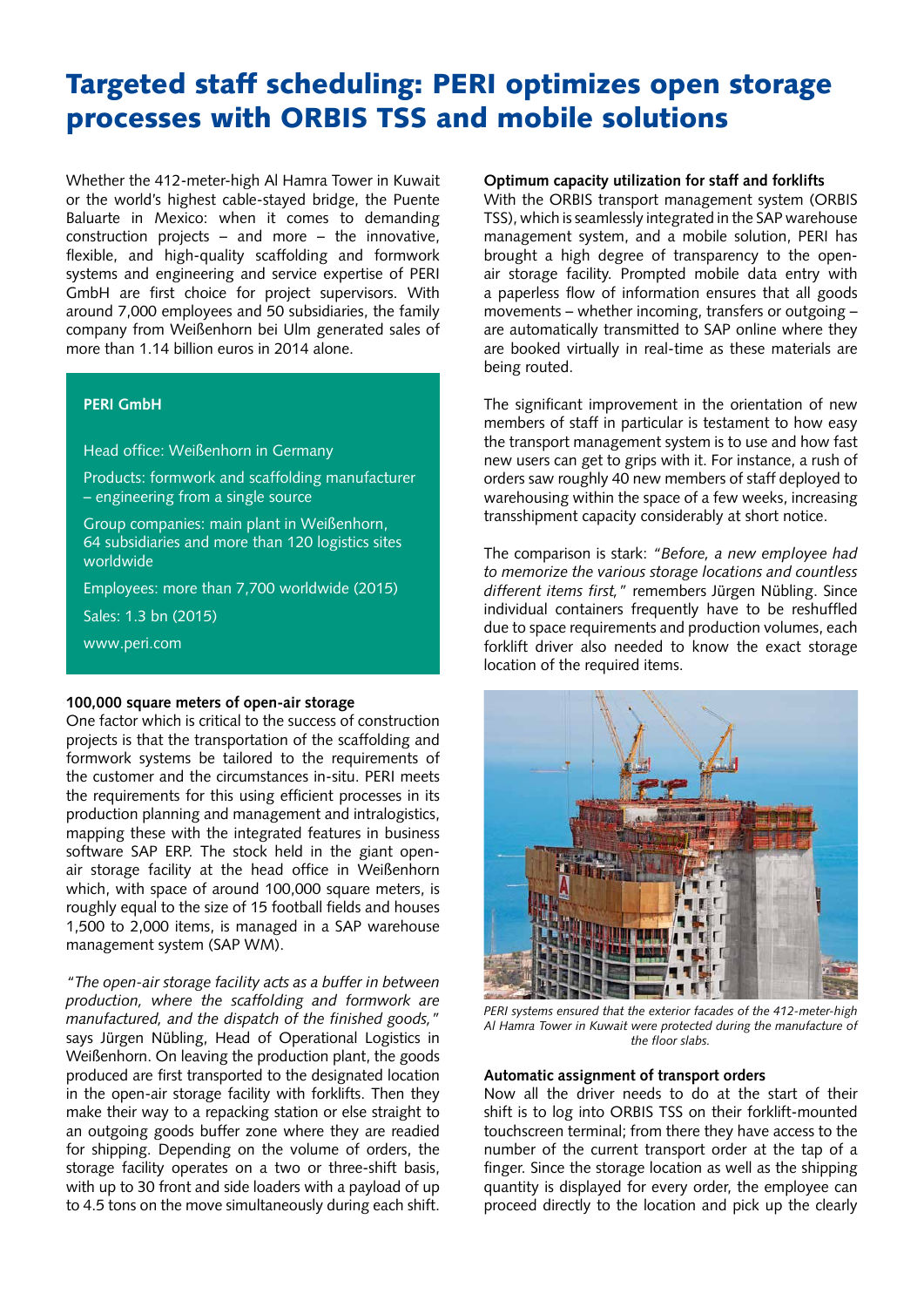

identifiable containers (storage units). Those may be partial quantities or complete packages. The scanner, which is also mounted on the forklift, is used to scan the barcode attached to the container. The scanned data is then immediately compared with the data stored in SAP WM regarding current storage location, available quantity, and current status, ensuring that any mix-ups or incorrect shipment is effectively eliminated.



*PERI holds between 1,500 and 2,000 items in the 100,000 square meter-open-air storage facility at its head office in Weißenhorn. The processes there are optimized by a transport management system (ORBIS TSS).*

Once the packages have been set down at their destination storage location, this movement is confirmed and concluded by entering a check digit for the corresponding target location. ORBIS TSS then determines the next order based on requirement dates determined on the basis of load scheduling, and subject to operational urgency, and assigns this to the driver. The running order is calculated based on parameters such as the capacity utilization of the workplace, the set distance and/or defined priorities and weightings. What's more, like GPS, the transport management system automatically calculates the shortest distance in each case, thereby optimizing the route.

#### **Quick orientation and new storage structure**

Jürgen Nübling sums up a positive experience: *"Many of PERI's requirements were covered by the standard features alone. Thanks to the outstanding collaboration and the great commitment on the part of all those involved, the launch was possible in just eight months."*

That included the integration of the hardware components for the mobile application and the set-up of an in-house network infrastructure for mobile processes. What's more, PERI used the launch as an opportunity to reorganize the open-air storage facility and refresh the markings for all of its storage locations. All stock is now mapped in SAP WM right down to the individual storage location, and each material container is classed as a storage unit in its own right and therefore uniquely identifiable. This has enabled flexible mixed product group storage where the fast-movers, i.e. products that sell out fast, are now stored in the central area, and slowmovers are stored in the fringe areas. This saw roughly 25,000 packages relocated and labeled with barcodes.

The plan is now to gradually improve processes in the open-air storage facility and to integrate even more workflows in the transport management system in the



*Jürgen Nübling, Head of Operational Logistics, PERI GmbH*